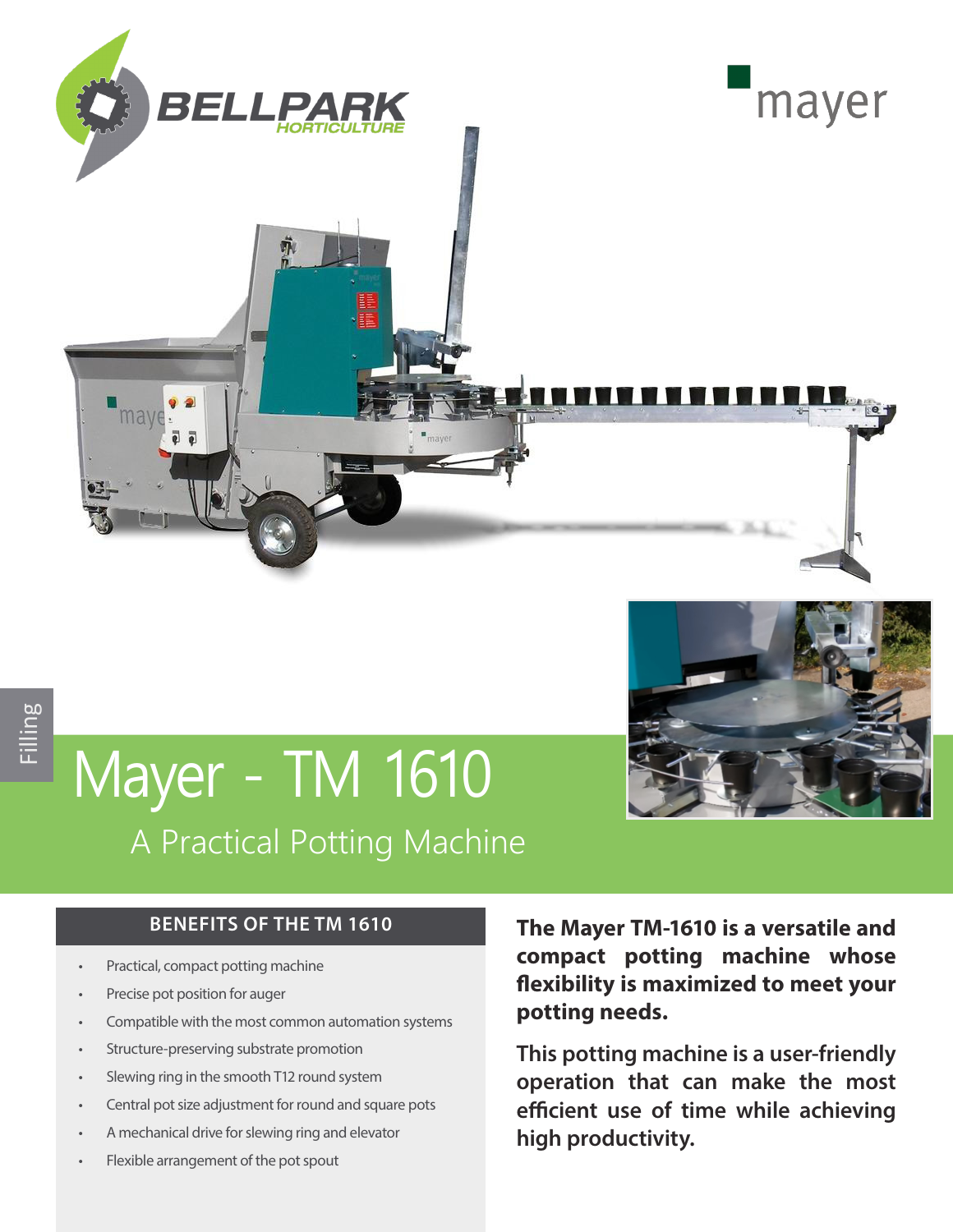



### Accessories

- Fertilizer dispenser
- Pot dispenser with storage belt
- Conveyor belts



| <b>Technical Specifications:</b> |                           |                                |
|----------------------------------|---------------------------|--------------------------------|
| Pot Size (T12)                   | $2'' - 8\frac{1}{4}$      | $5 - 21$ cm                    |
| Capacity                         | Up to 2,800 pots per hour |                                |
| <b>Soil Hopper Capacity</b>      | 1.31 yards $3$            | 1,000 litres                   |
| <b>Transport Dimensions</b>      | $9'$ -6" x 4"-11' x 6'-5" | $2.9 \times 1.5 \times 1.95$ m |
| Weight                           | 1,654 lb                  | 750 kg                         |



120-19288 22nd Ave, Surrey BC, Canada. V3Z 3S6

Ph. 604.385.4411 | Fax. 604.385.1155 | info@bellparkhort.com | www.bellparkhorticulture.com